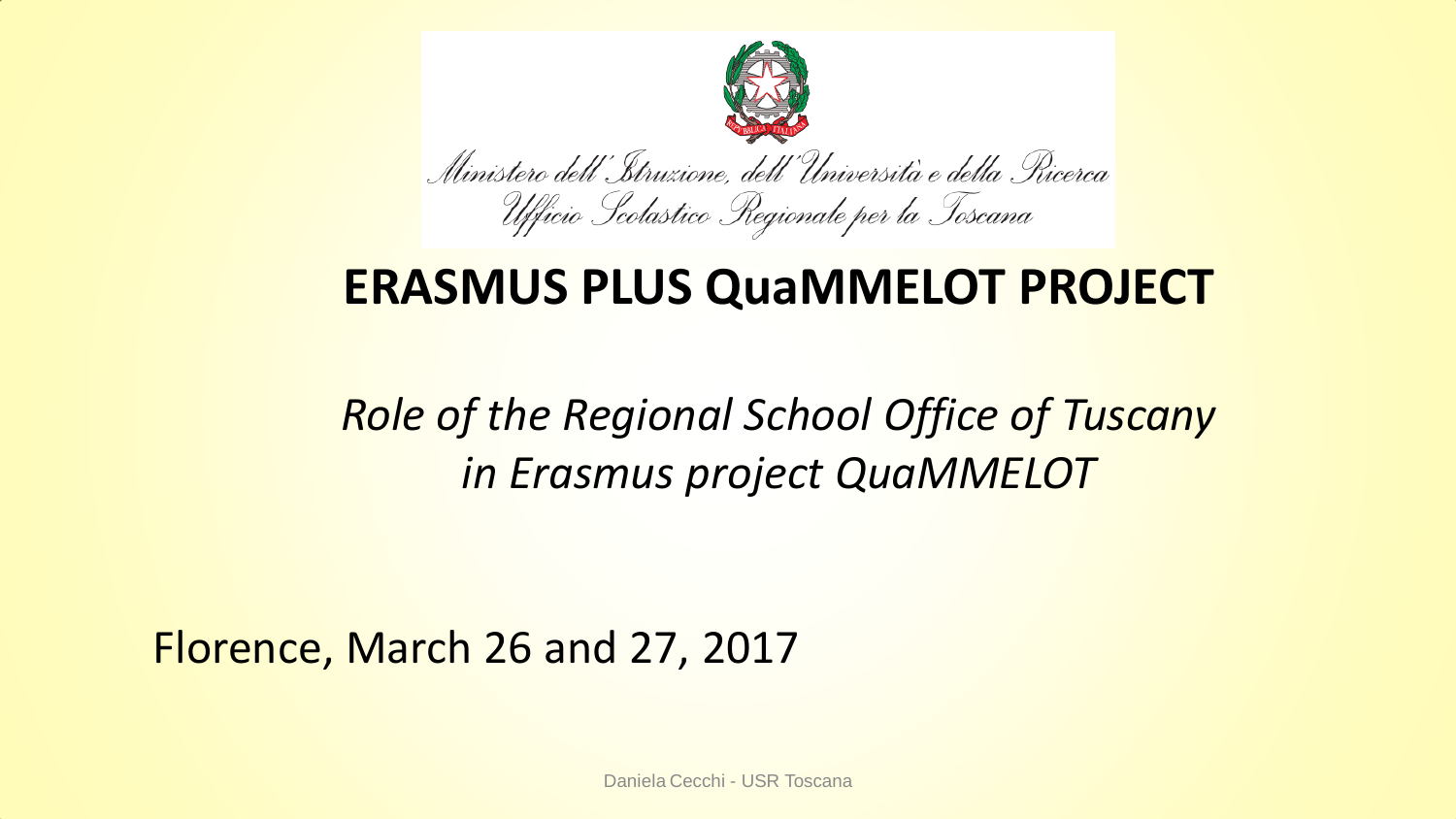

#### **Hello and Welcome**

Daniela Cecchi and Alessandra Papa, members of the Working Group, partners for Tuscany USR QuaMMELOT project bring you the greetings of the Directorate-General that thanks the University of Florence, project leader, for the hospitality, and all the European partners here present, giving them a warm welcome to Florence.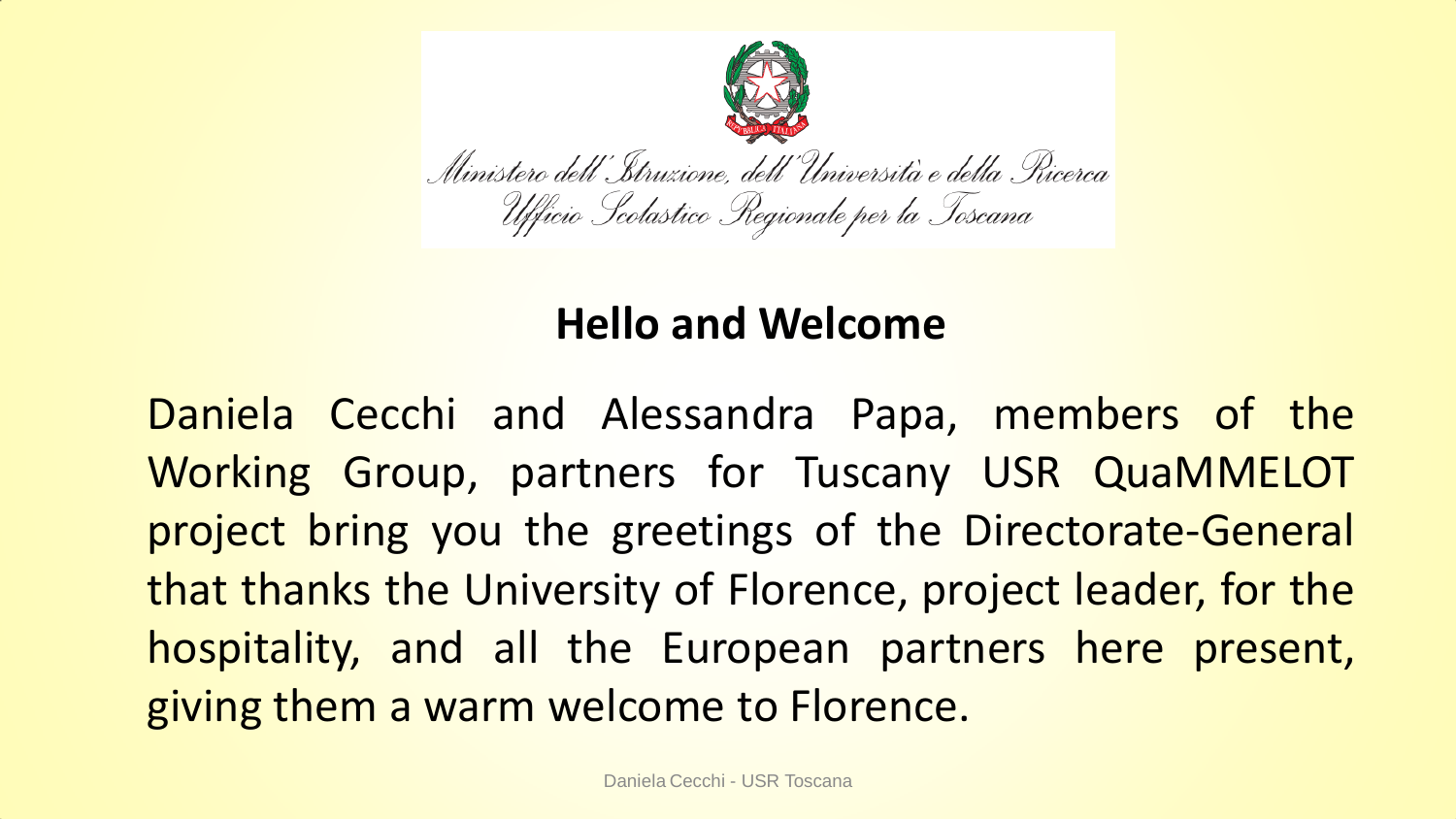

#### **What is the Regional School Office of Tuscany (USR)?**

## The Regional branch of the Ministry of Education , University and Research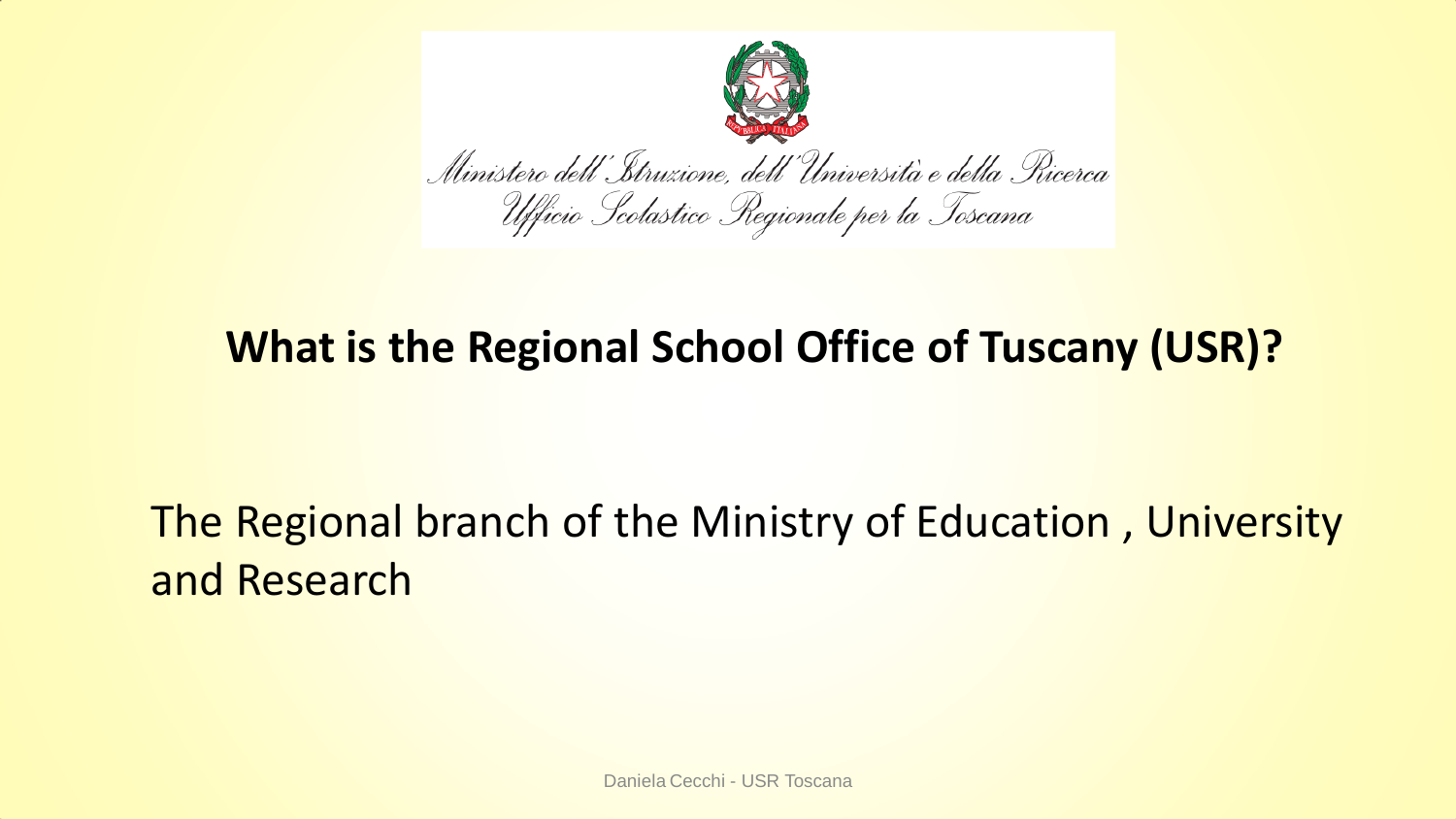

## **Tuscany USR represents the functional link between the Ministry and the autonomous schools**

more than 600 schools subdivided into pre-school, primary and secondary schools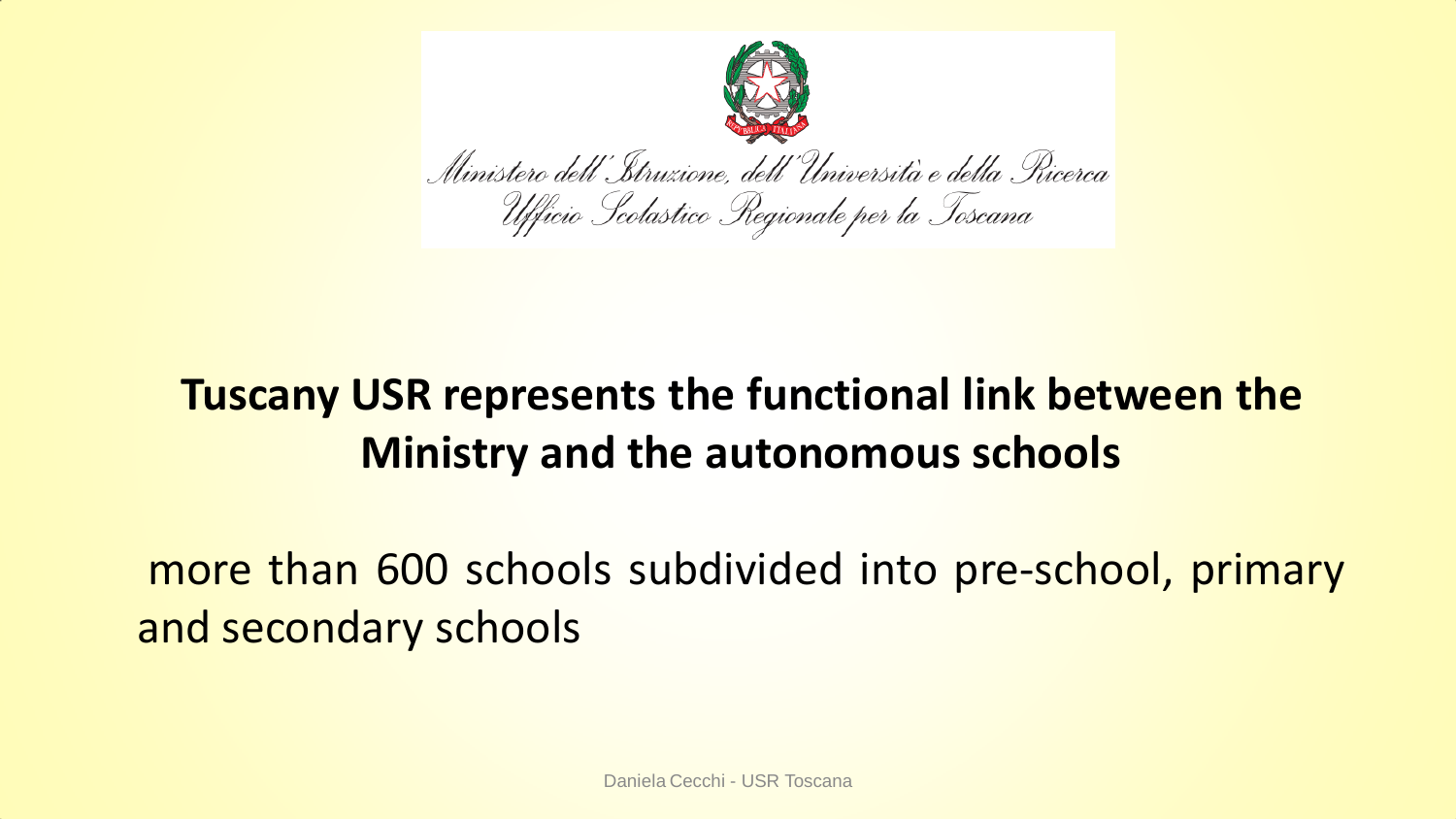

## **Education in Italy**

## is compulsory from 6 to 16 years of age.

## is free and available to children of all nationalities who are residents in Italy.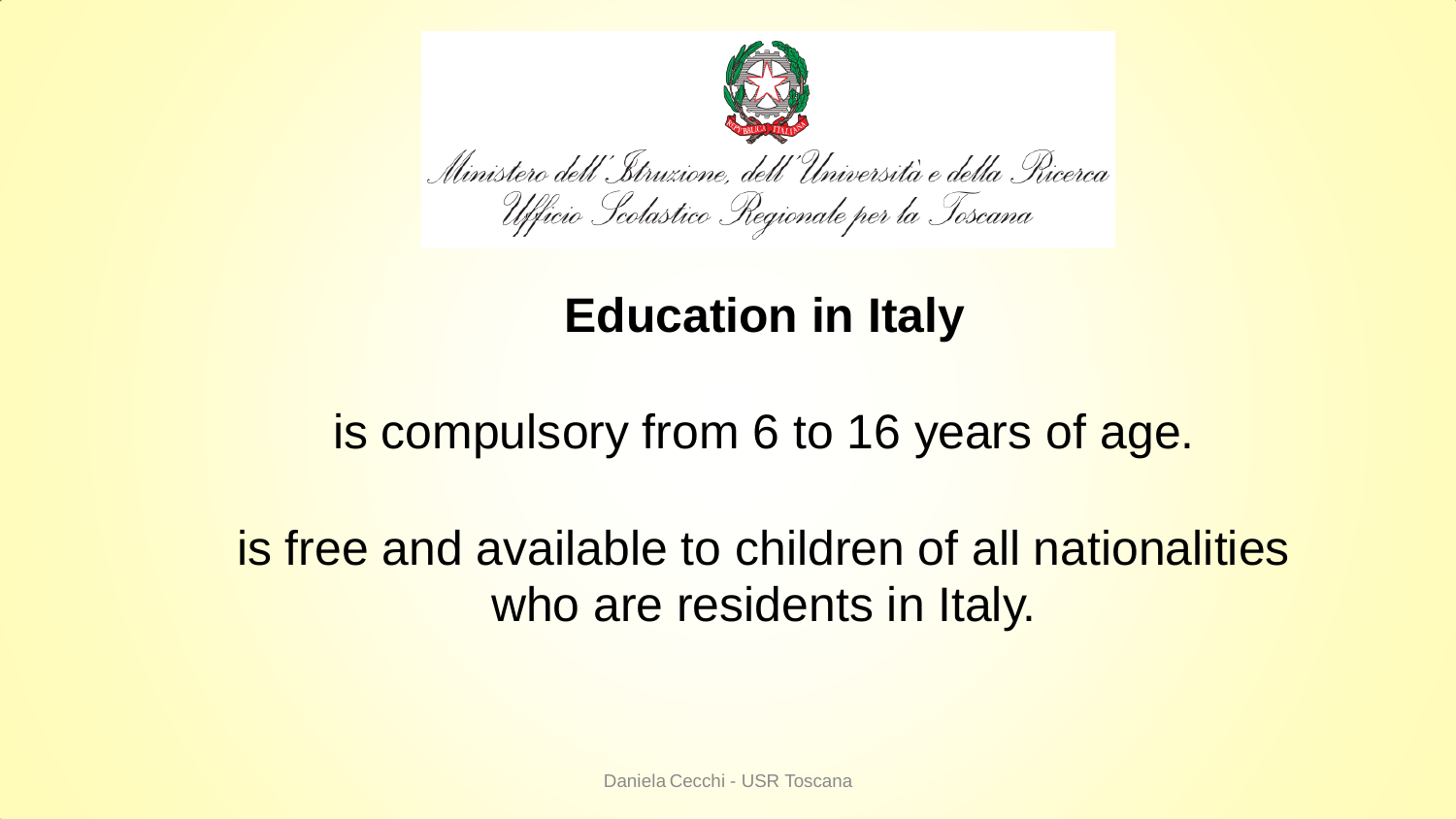

#### **Tuscany USR mission**

- controls and monitors the achievement of educational objectives promoted by the Ministry;
- promotes and disseminates regional educational policies addressed to students;
- provides support to educational institutions for increase in the training on offer;
- promotes the development of networks of schools;
- promotes the use of European school funds;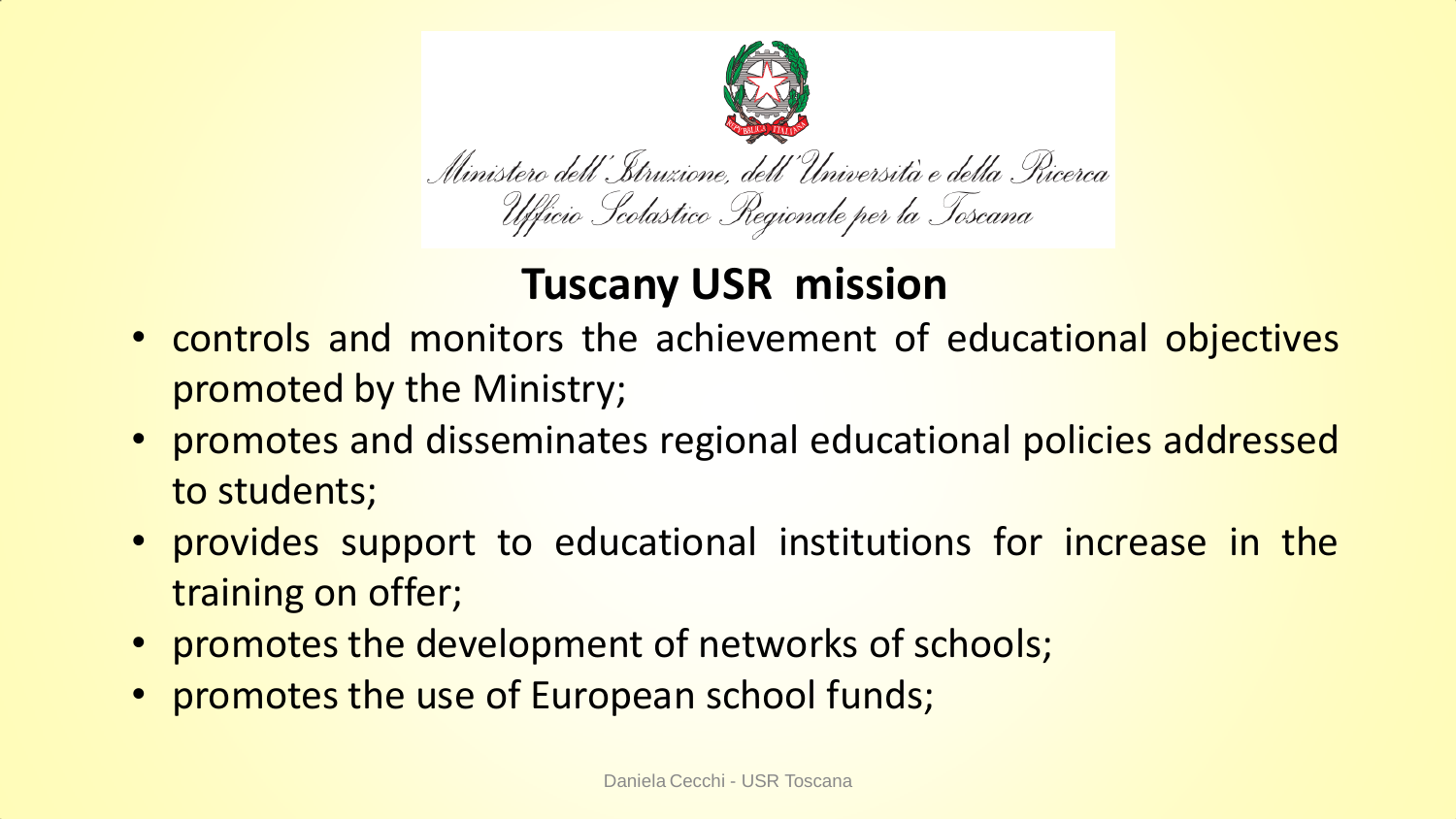

#### **Tuscany USR mission**

- deals with inclusion of students and immigrants, people with disabilities, and promotes students participation;
- has functions of interaction with the regional and local authorities in order to offer integrated training, adult education, and higher technical instruction and school-to-work relations;
- carries out supervisory and verification in order to detect the efficiency of educational institutions;
- evaluates the degree of implementation of the plan for the training.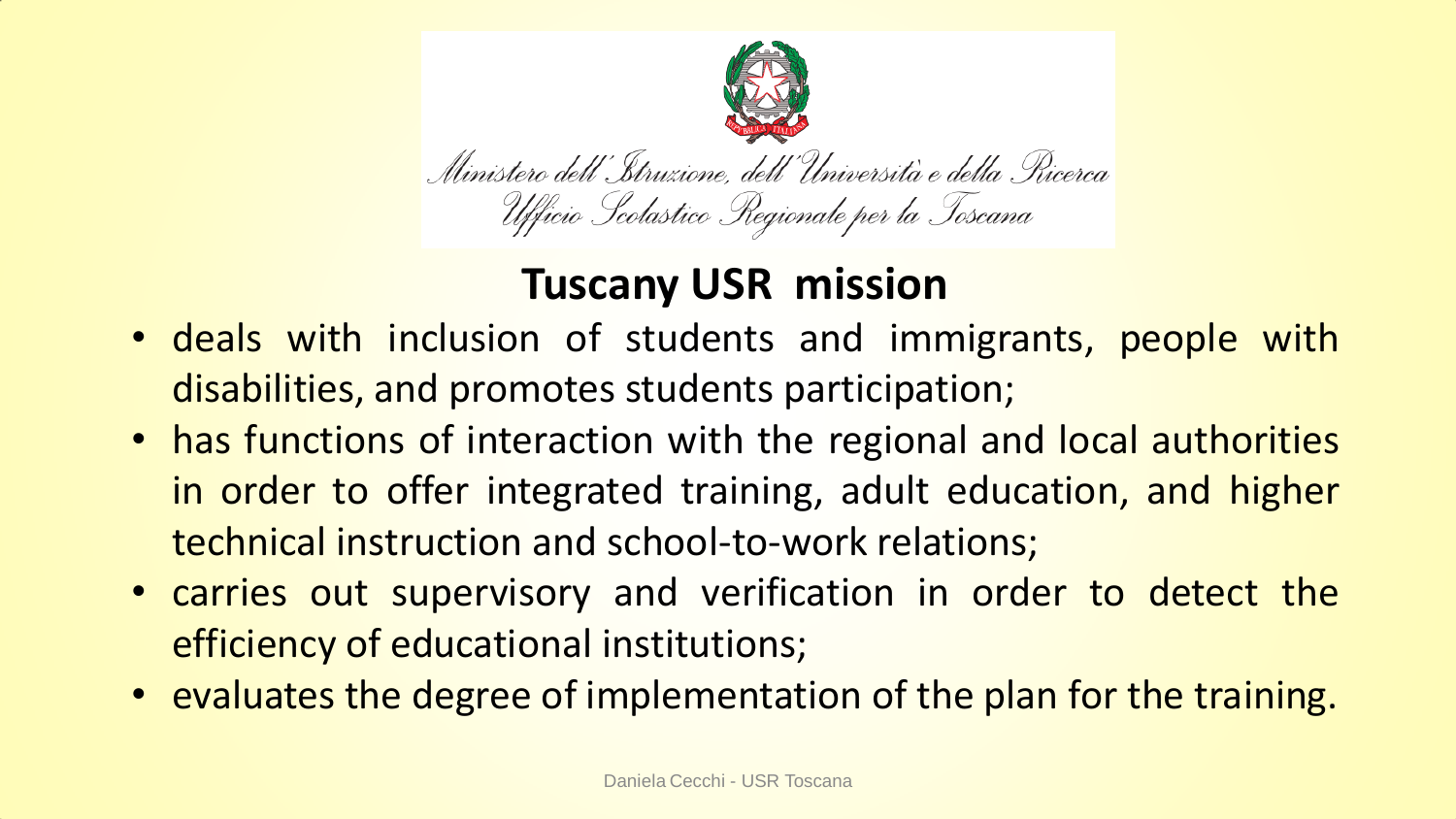

Daniela Cecchi - USR Toscana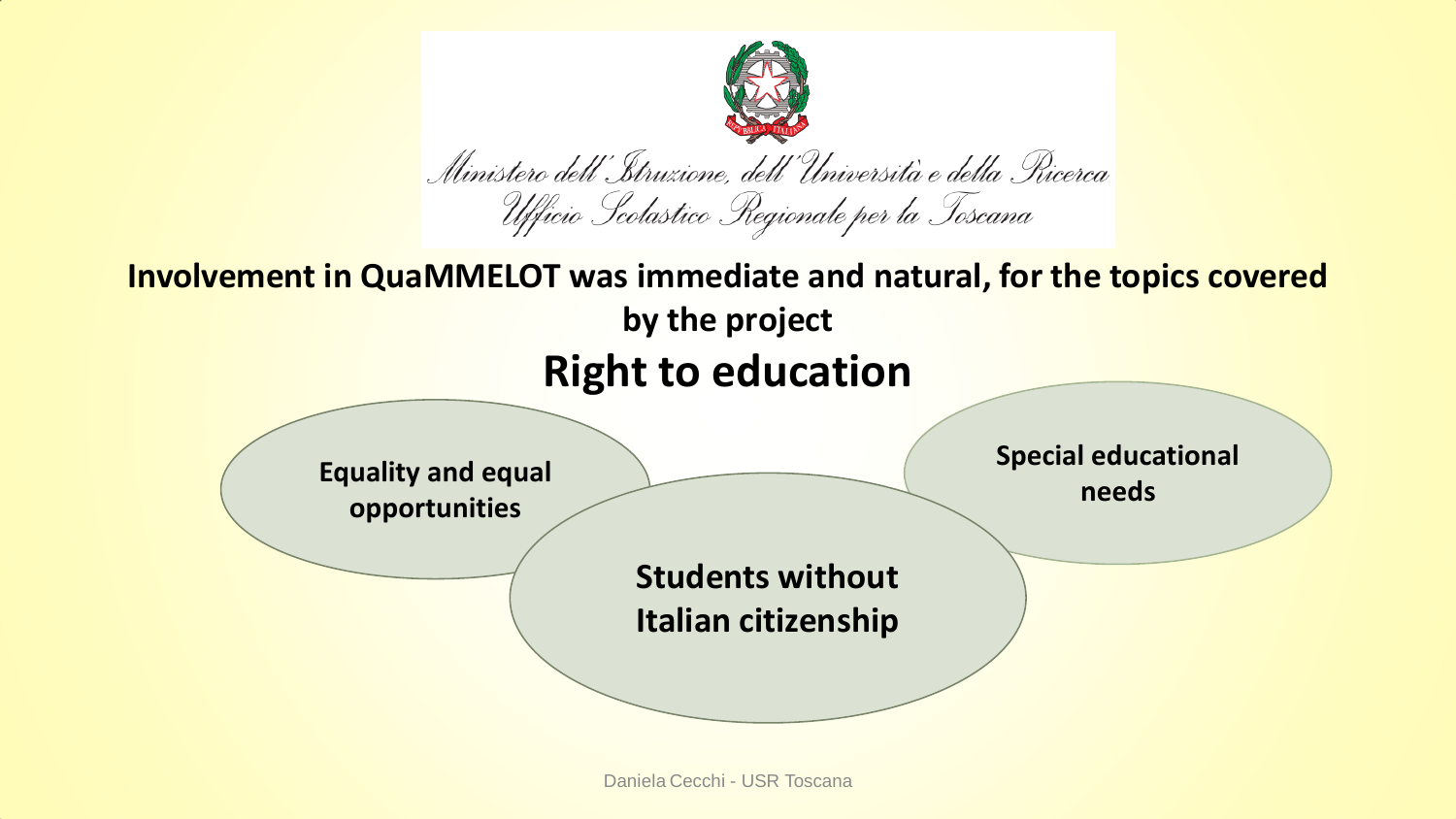

#### **Policy and actions for the integration of FOREIGN STUDENTS**

- •All the children have the right to the same educational opportunities, scholastic success and orientation
- •Foreign students are in normal classes
- •Foreign students are considered an opportunity for everyone
- •Centrality of person, unique and in relationship with others.

#### **INCLUSIVE SCHOOL**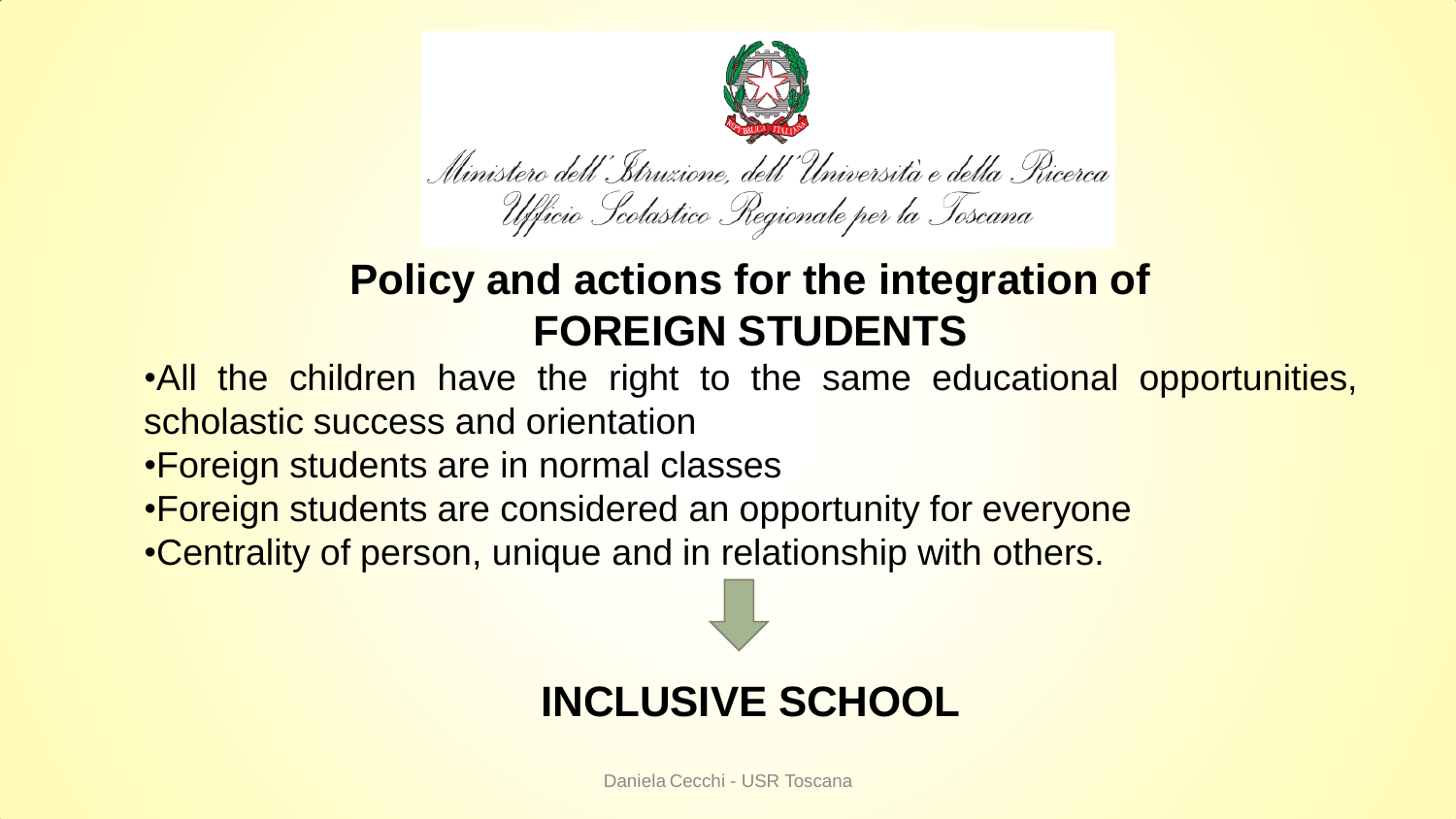



#### **Foreign students in Italy Foreign students in Tuscany**

| Number                               |         | %     |  |
|--------------------------------------|---------|-------|--|
| 67.004                               | 13,1%   |       |  |
| <b>Foreing Students</b>              | Tuscany | Italy |  |
| <b>Foreign Students</b><br>new entry | 6,3%    | 5,2%  |  |
| <b>FS Handicap</b>                   | 15,0%   | 12,0% |  |
| FSI 2nd<br>generation.               | 56,4%   | 55,3/ |  |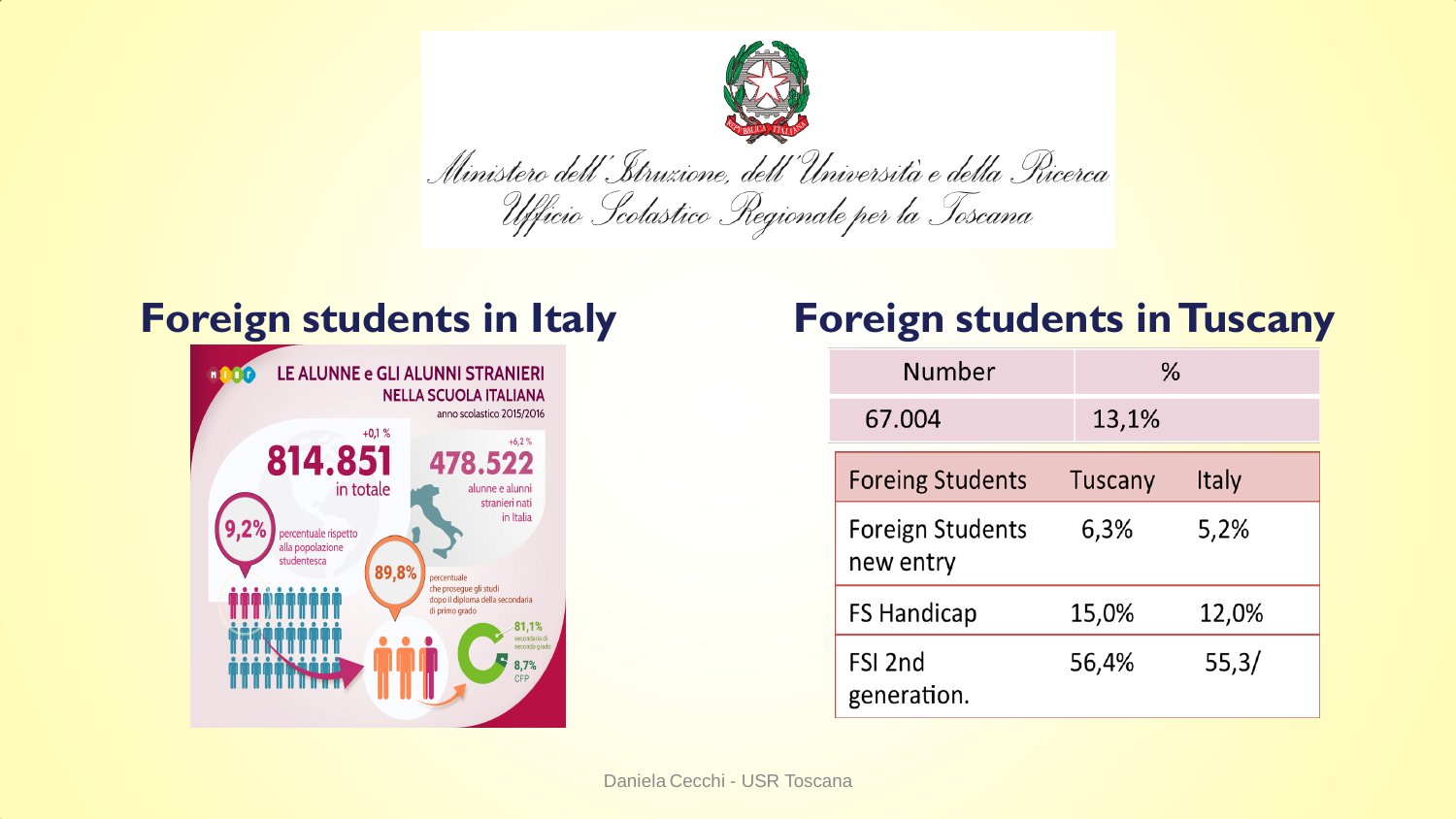

#### **Toscana USR involvement in QuaMMELOT**

In cooperation with the Department of Education and Psychology, University of Florence, USR

#### **Organizes**

for teachers employed in upper secondary schools and provincial center for adult education of Tuscany a training in order to support migrant students in learning, educational and social environments.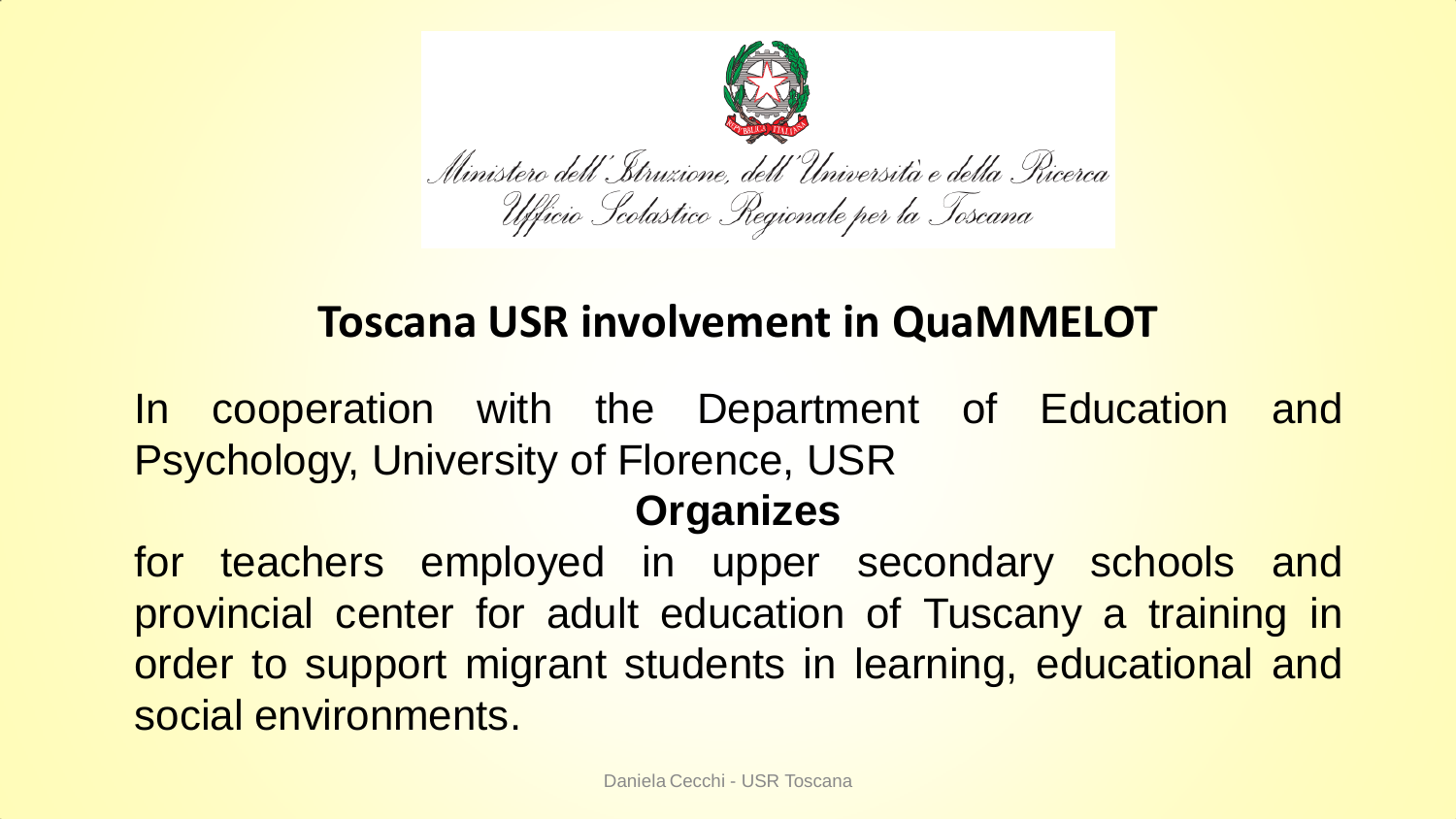

#### **Toscana USR involvement in QuaMMELOT**

- **Link between partner schools**
- **Involvement of local authorities and policy makers**
- **Dissemination and organizational support**
- **Events multipliers**
- **Intellectual outputs**
- **Sharing and disseminating best practices**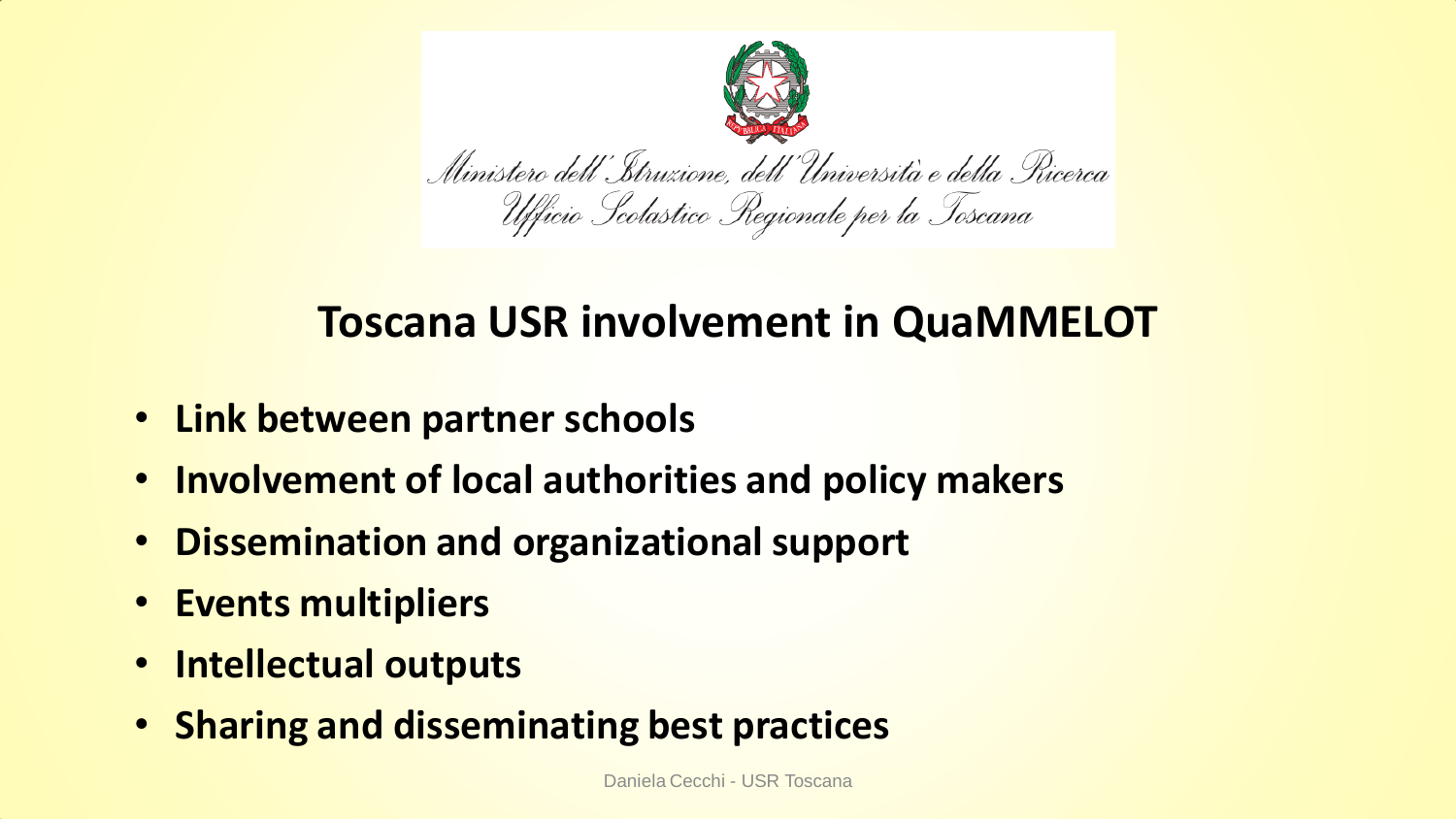

#### **USR Experience and Expertise in projects for integration of foreign students**

Various projects concerning inclusion, tolerance and understanding within school communities in cooperation with secondary education institutions and University.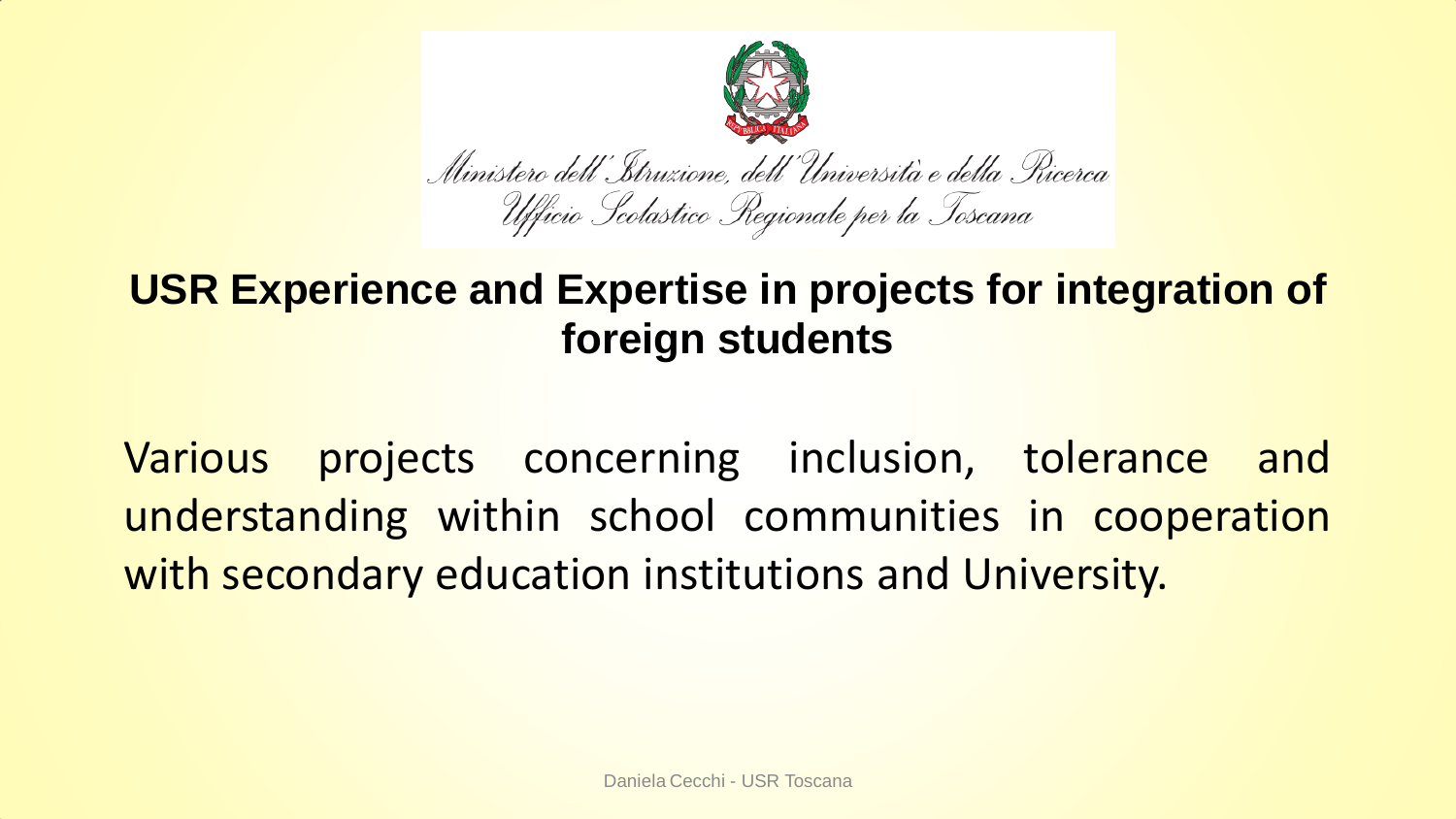

# **USR Experience and Expertise in KA2 Erasmus Projects**

# **Recent and current projects**

Daniela Cecchi - USR Toscana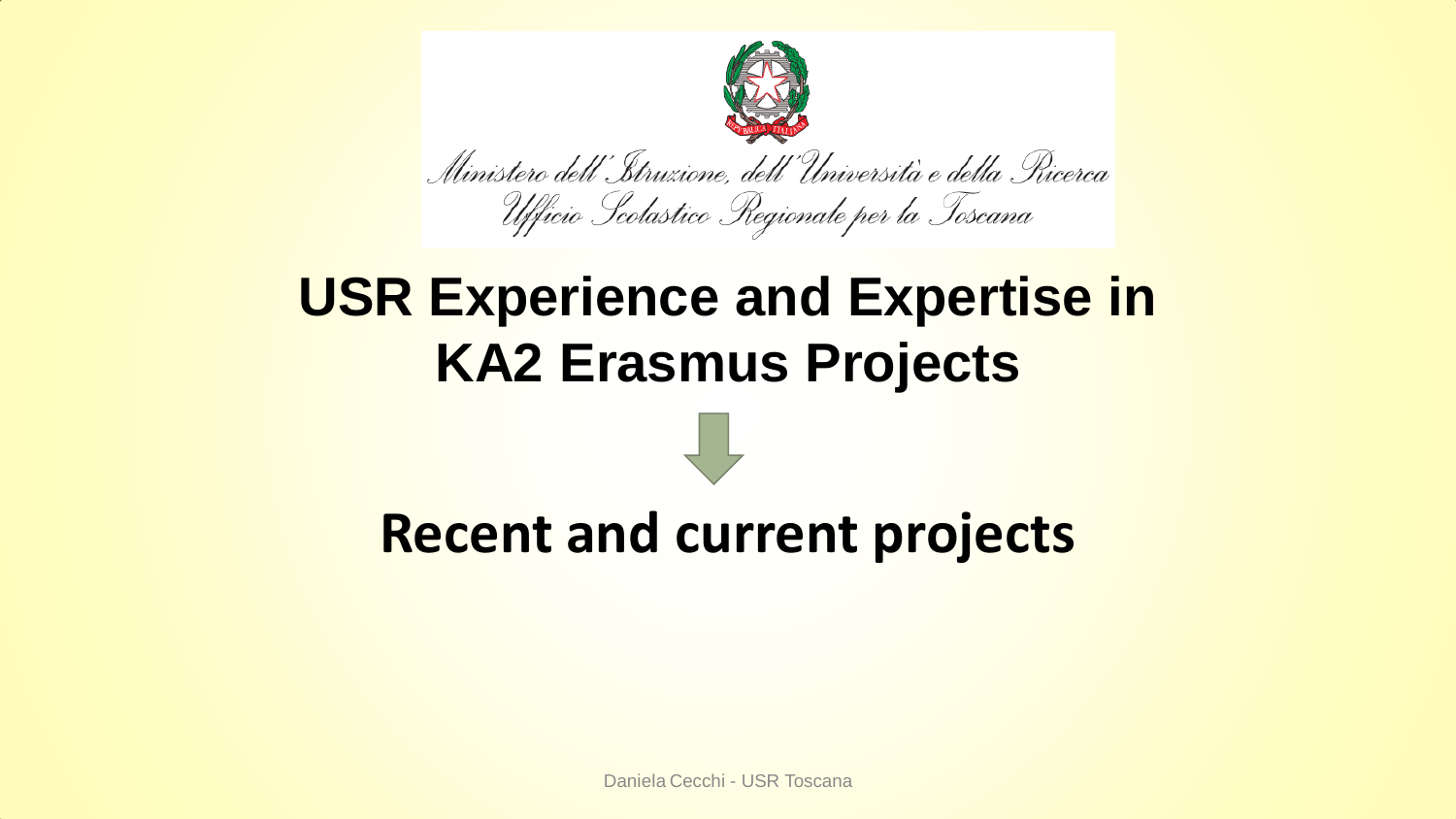

#### **R.O.S.E. project leader: University of Florence, Engineering department Subject: educational robotics in school curricula**

## **T.E.S.T.**

#### **project leader: IC Fibonacci Pisa Subject: inquiry method in science teaching**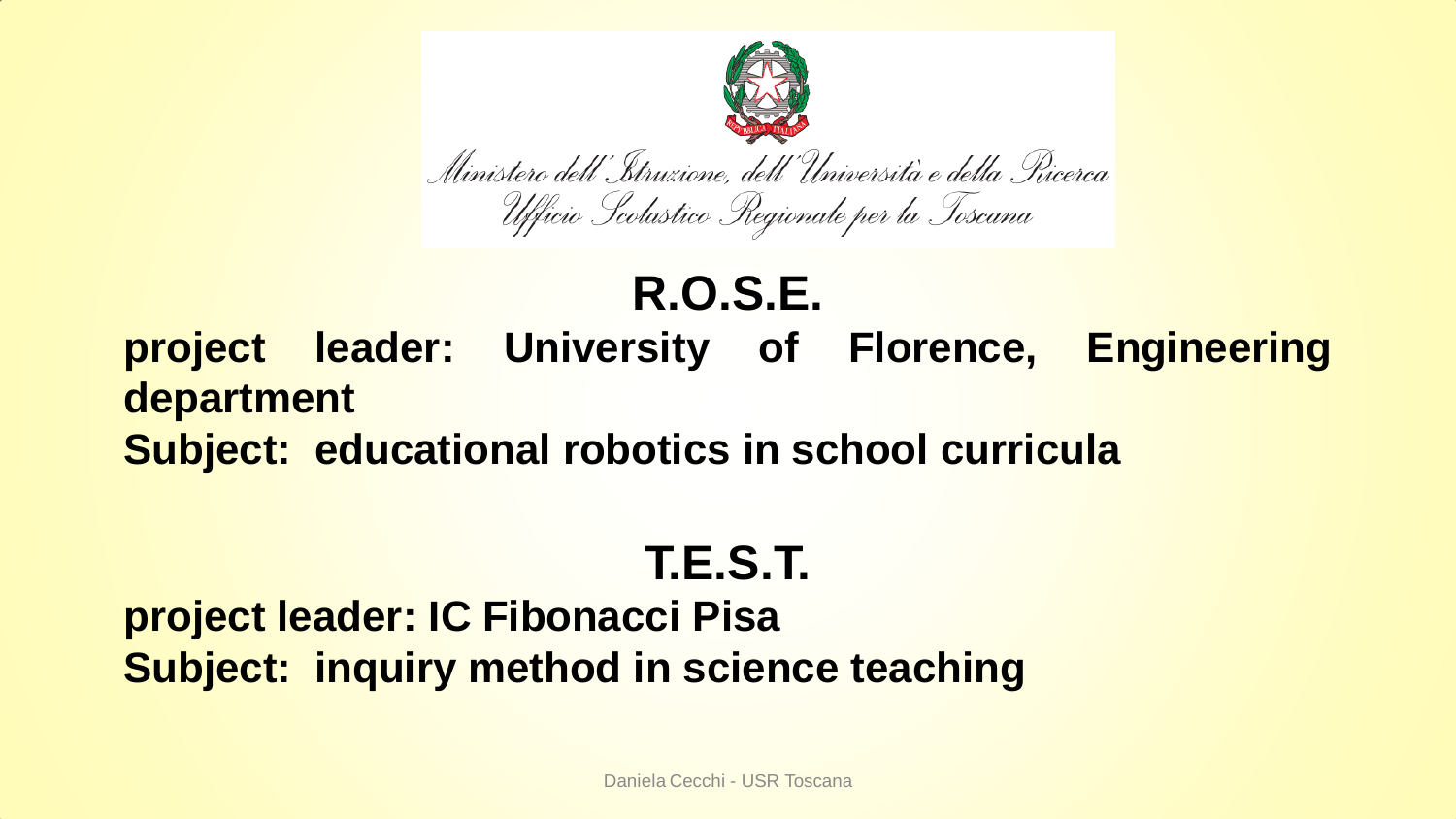

### **Pathway Through Religions project leader : CIPAT (professional institutes consortium) Subject: critical analysis of the role played by the main monotheistic religions in history of mankind.**

**T.I.K. - Tradition and Innovation Kindergarten project leader : Ajuntament de Guadassuar (Spain) Subject: transnational comparison of traditional tales linked to the local territory**